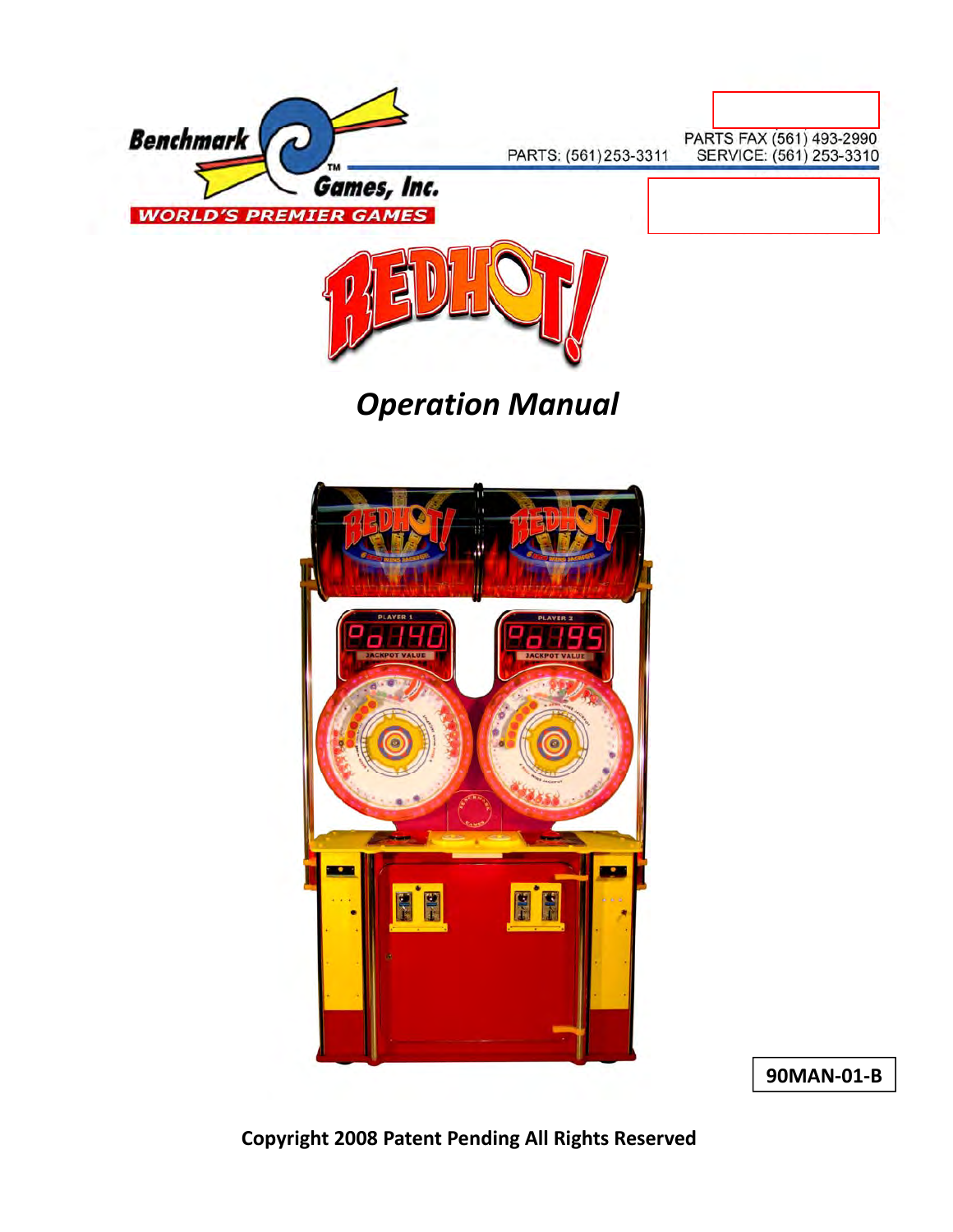*Table of Contents*

| <b>Game Play</b>             |          |
|------------------------------|----------|
| <b>Game Set-up</b>           | 4        |
| <b>Technical Description</b> | 5        |
| Programming                  | $6 - 10$ |
| <b>Error Codes</b>           | 9        |
| <b>Electronic Components</b> | 11-13    |
| <b>Game Specifications</b>   | 13       |
| <b>Parts</b>                 | 14       |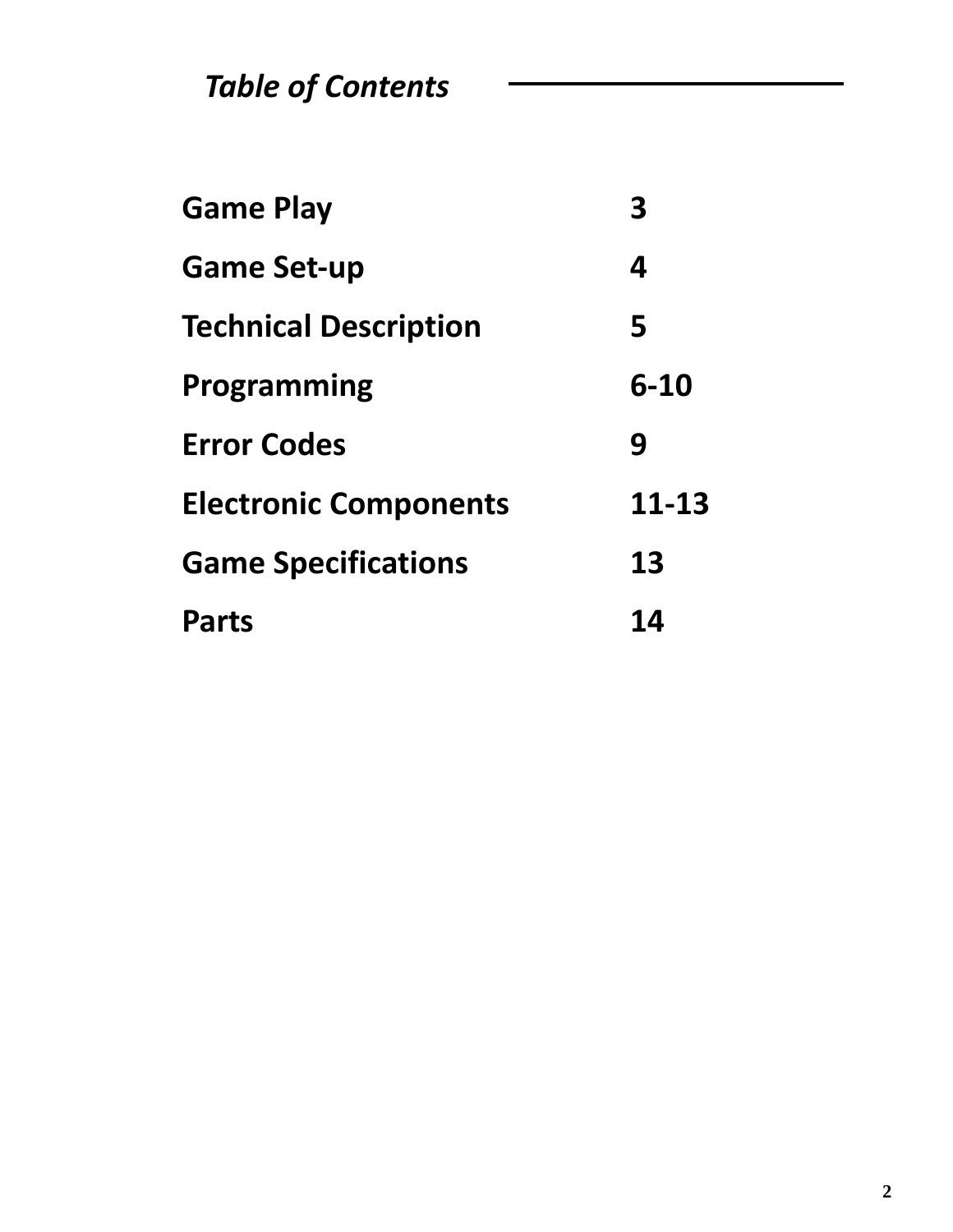The object of Red Hot is to time the ball drop so the maximum number of balls fall into the "Red Hot" slots. Filling all 6 "Red Hot" slots wins the Jackpot. Filling less than 6 "Red Hot" slots pays outs from 2‐15 tickets depending on the number of slots filled. See chart below for ticket payout. In addition to the "Red Hot" slots, there are Blue Mystery Bonus slots. Landing in 1 of those slots pays out the "Mystery Bonus" – from 2‐25 tickets.

| <b>Number of Red Hots filled</b> | <b>Tickets Dispensed</b> |
|----------------------------------|--------------------------|
| 1 Red Hot                        | $\mathcal I$             |
| 2 Red Hots                       | 3                        |
| 3 Red Hots                       | 5                        |
| 4 Red Hots                       | 10                       |
| 5 Red Hots                       | 15                       |
| 6 Red Hots                       | Jackpot Value            |

**LED Lighting**

Red Hot utilizes low voltage (12 v) LED lighting throughout the game for general illumination and accents.



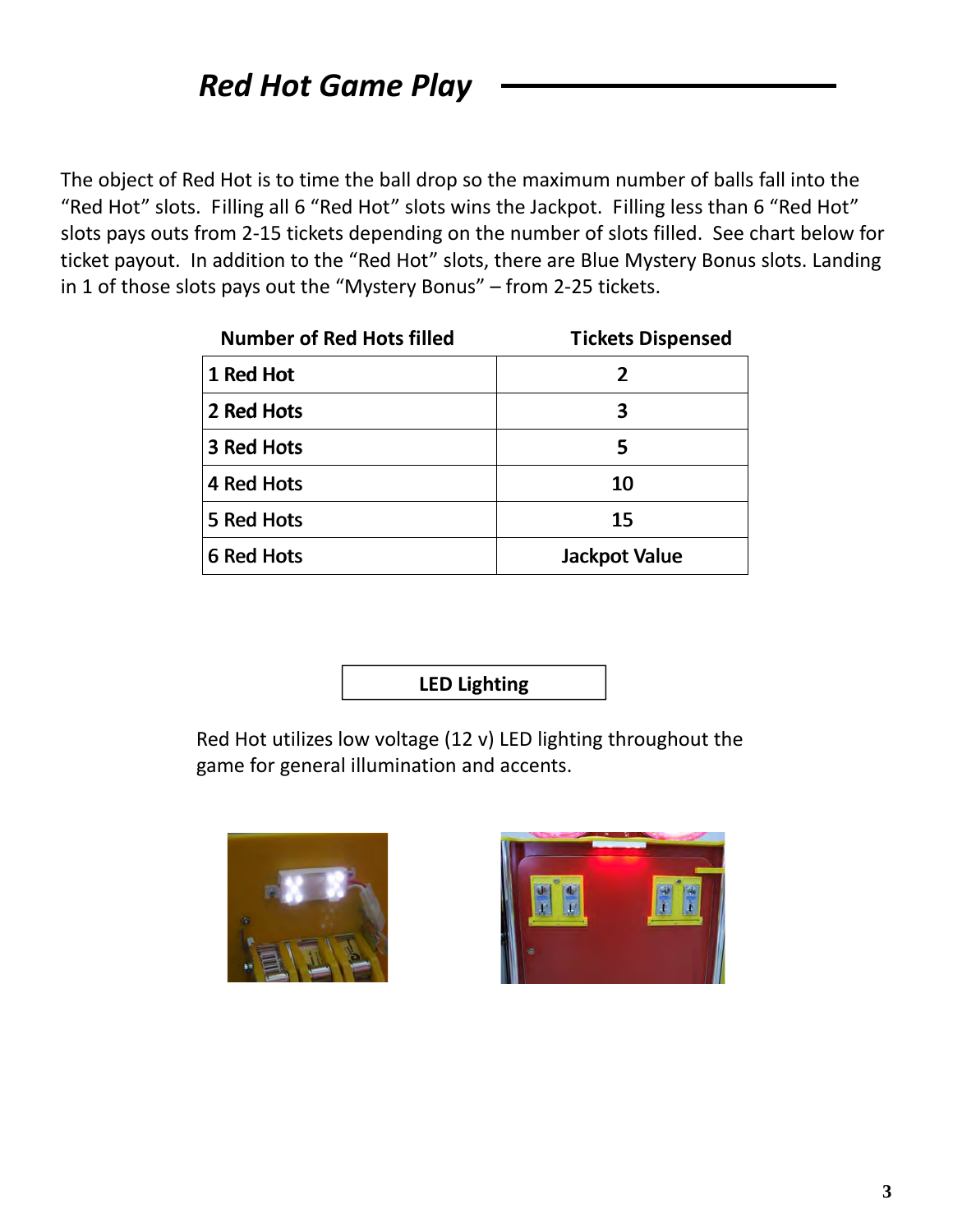## *Game Set‐up*

### *Red Hot Marquee Assembly*

- 1. Position base near power source (AC connection is located at the left rear)
- 2. Unscrew the Lower Marquee mounts on each side of the cabinet
- 3. With one person on each side slowly raise the marquee poles making sure to keep the marquee level.
- 4. Insert the connector for the marquee thru the hole in the RIGHT side of the cabinet
- 5. Secure screws to attach the lower marquee mount to the cabinet in the UP position.
- 6. Open RIGHT ticket dispenser door and connect the marquee power connector.
- 7. Connect AC line cord to power source
- 8. Load tickets in ticket dispenser

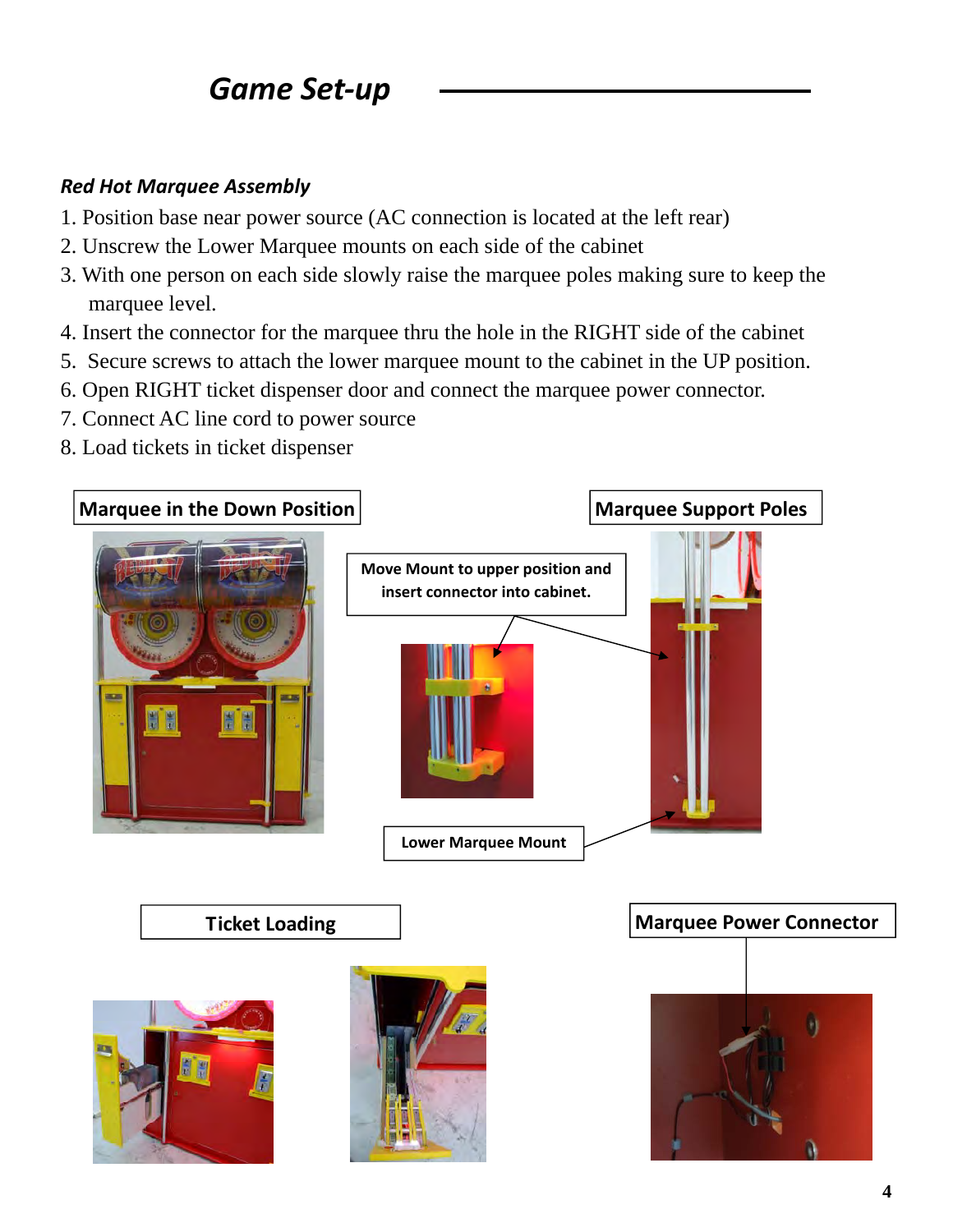# *Technical Operation*

**Stepper Controller Board (SCB)**



### **Wheel Position**

**Wheel position in Red Hot is determined by an optical sensor that communicates with the CPU board. The CPU receives a HOME signal from an optical sensor located behind the wheel. There is a pin in‐ serted into the wheel and when the pin passes thru the optical sen‐ sor it blocks the beam and the sensor sends a signal to the CPU tell‐ ing it that it has detected the HOME pin. This HOME signal lets the CPU know the exact position of the wheel.** 

**A stepper controller board (SCB) controls a stepper motor that ro‐ tates the wheel. The wheel rotation is broken up into many "steps" and the CPU counts these "steps." Because the CPU knows where the HOME position is and it's counting every "step" it knows exactly where the wheel is at any time.** 

### **Scoring – Ball Sensor**

**There is an optical transmitter located on the left side of each wheel that transmits a beam thru the holes in the wheel and a receiver behind the wheel that detects the beam. When a ball falls into a slot it blocks the optical beam and the position of that slot is com‐ municated to the CPU. Since we know the position of the wheel at all times, we can identify each hole and know if it is a RED HOT or a MYSTERY BONUS hole. The CPU counts how many RED HOT or MYSTERY BONUS balls a player has and awards the corresponding number of tickets.** 

### **Ball Optical Sensor Observation Point**

**You may verify the operation of the Ball Transmitter and Receiver optos from the rear of the cabinet. There are 2 observation points; one on the left and one on the right (see pictures below). Under normal operation you should see a FLASHING LED as the beam is broken. If the LED is off or always on there is a problem with one of the optos, a voltage or wiring problem to the optos.**

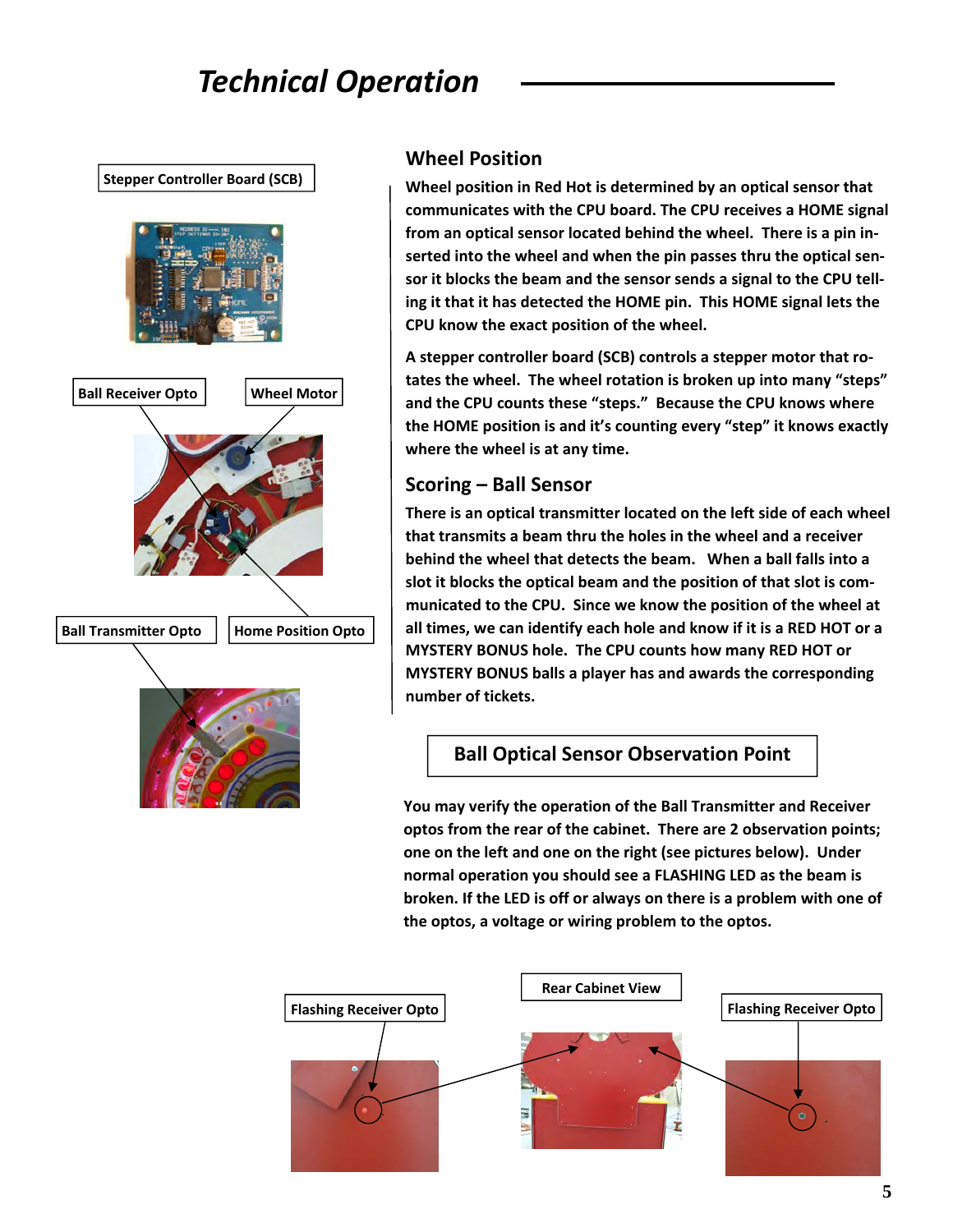

**Power Distribution Board**



#### **1. Entering Programming Mode**

To enter program mode, press and hold the **RIGHT** button located on the **Power Distribution Board** located in the lower left cabinet at the front of the electronics assembly. After 2 seconds, **"TOTALS"** will appear on the **LCD Display** (located in the lower left cabinet at the rear of the electronics assembly). At this time, release the button. **"COINS IN"** with the number of coins received will be displayed. The game is now in Program Mode**.**

**PLEASE NOTE** that from this point forward, the LEFT (**BUTTON 2**) and the RIGHT (**BUTTON 1**) buttons on the Power Distribution Board are the buttons used to navigate thru the programming options. The **PROGRAM** button (middle button) is not used. Each programming option is displayed on the **LCD Display** (located in the lower cabinet at the rear of the cashbox enclosure), with the functions shown for But‐ tons 1 and 2.

### **2. COINS IN**

The total coins received through the coin mechanism are displayed. The total will rollover to zero when it reaches 1,000,000,000. Depressing **BUTTON 2** will display "TICKETS OUT".

### **3. TICKETS OUT**

The total tickets dispensed are displayed. The total will rollover to zero when it reaches 1,000,000,000. Depressing **BUTTON 2** will display "CLEAR G1 TICKETS OWED?", and/or "CLEAR G2 TICKETS OWED?" or "ENTER PROGRAMMING MODE?".

### **4. "CLEAR TICKETS OWED?"**

This option is displayed only if there are tickets that are owed that have not been dispensed, and will show the number of tickets. De‐ pressing **BUTTON 1** will clear these tickets from the system, and "TICKETS CLEARED" will be displayed. This option will be shown for each game separately. Depressing **BUTTON 2** will display "ENTER PRO‐ GRAM MODE?"

### **5. "ENTER PROGRAM MODE?"**

Depressing **BUTTON 1** at this time will enter the area of Program Mode where parameters may be changed. Depressing **BUTTON 2** will return the game to Run Mode.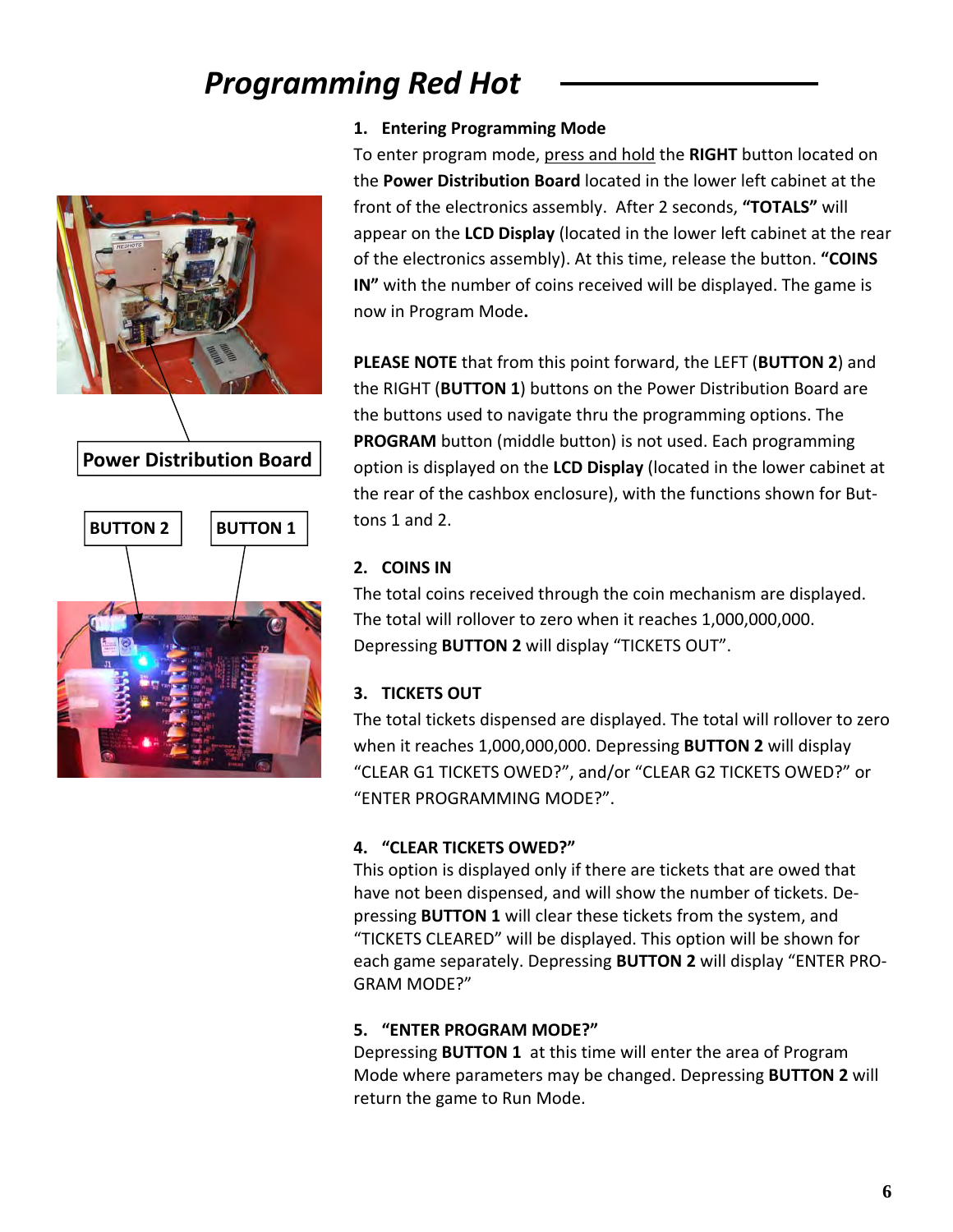### **6. "ENTER PASSCODE?"**

To be able to change programming parameters or reset the counters, a 4‐digit passcode must be entered. The default passcode is 0000. To enter the passcode, Depress **BUTTON 1** to change the digit from 0 to 9, then press **BUTTON 2** to move to the next digit. After all digits have been entered correctly, depressing **BUTTON 2** will Display the first programming option, "CHANGE PASSCODE?".

### **7. "CHANGE PASSCODE?"**

Depressing **BUTTON 1** will allow for changing the passcode. Depressing **BUTTON 2** will move to "DISPLAY CONTRAST".

### **IMPORTANT!!! ONCE THE PASSCODE IS CHANGED, THE DEFAULT OF 0000 WILL NO LONGER WORK! BE SURE TO SAVE THE PASSCODE IN A SAFE PLACE!**

Entering the new passcode is accomplished in the same way that entering the passcode is done, as ex‐ plained in (**6.)**.

### **8. DISPLAY CONTRAST**

This option sets the contrast for the LCD Display. Depress and hold **BUTTON 1** until the desired contrast is reached, then release **BUTTON 1** . Depressing **BUTTON 2** will move to the next option, "PLAY MODE VOL‐ UME".

### **9. PLAY MODE VOLUME**

This option sets the speaker volume during game play. When this option is entered, the game's back‐ ground music will play continuously. Depressing **BUTTON 1** will increase/decrease the volume. As long as **BUTTON 1** is depressed, the volume will increase until the maximum is reached, then decrease until the volume is off. Depress and hold **BUTTON 1** until the desired volume is reached. Releasing **BUTTON 1** at any time and then depressing it again will change the direction of the volume adjustment. Depressing **BUTTON 2** will display the next option, "ATTRACTION MODE VOLUME".

### **10. ATTRACTION MODE VOLUME**

This option sets the speaker volume during Attraction Mode. When this option is entered, the game's background music will play continuously. Depressing **BUTTON 1** will increase/decrease the volume. As long as **BUTTON 1** is depressed, the volume will increase until the maximum is reached, then decrease until the volume is off. Depress and hold **BUTTON 1** until the desired volume is reached. Releasing **BUT‐ TON 1** at any time and then depressing it again will change the direction of the volume adjustment. De‐ pressing **BUTTON 2** will display the next option, "JACKPOT MODE VOLUME".

### **11. JACKPOT MODE VOLUME**

This option sets the speaker volume during a Jackpot Event. When this option is entered, the game's background music will play continuously. Depressing **BUTTON 1** will increase/decrease the volume. As long as **BUTTON 1** is depressed, the volume will increase until the maximum is reached, then decrease until the volume is off. Depress and hold **BUTTON 1** until the desired volume is reached. Releasing **BUT‐ TON 1** at any time and then depressing it again will change the direction of the volume adjustment. De‐ pressing **BUTTON 2** will display the next option, "ATTRACTION FREQUENCY".

### **12. ATTRACTION FREQUENCY**

This option sets the frequency at which the attraction mode occurs. The settings are from OFF to every 30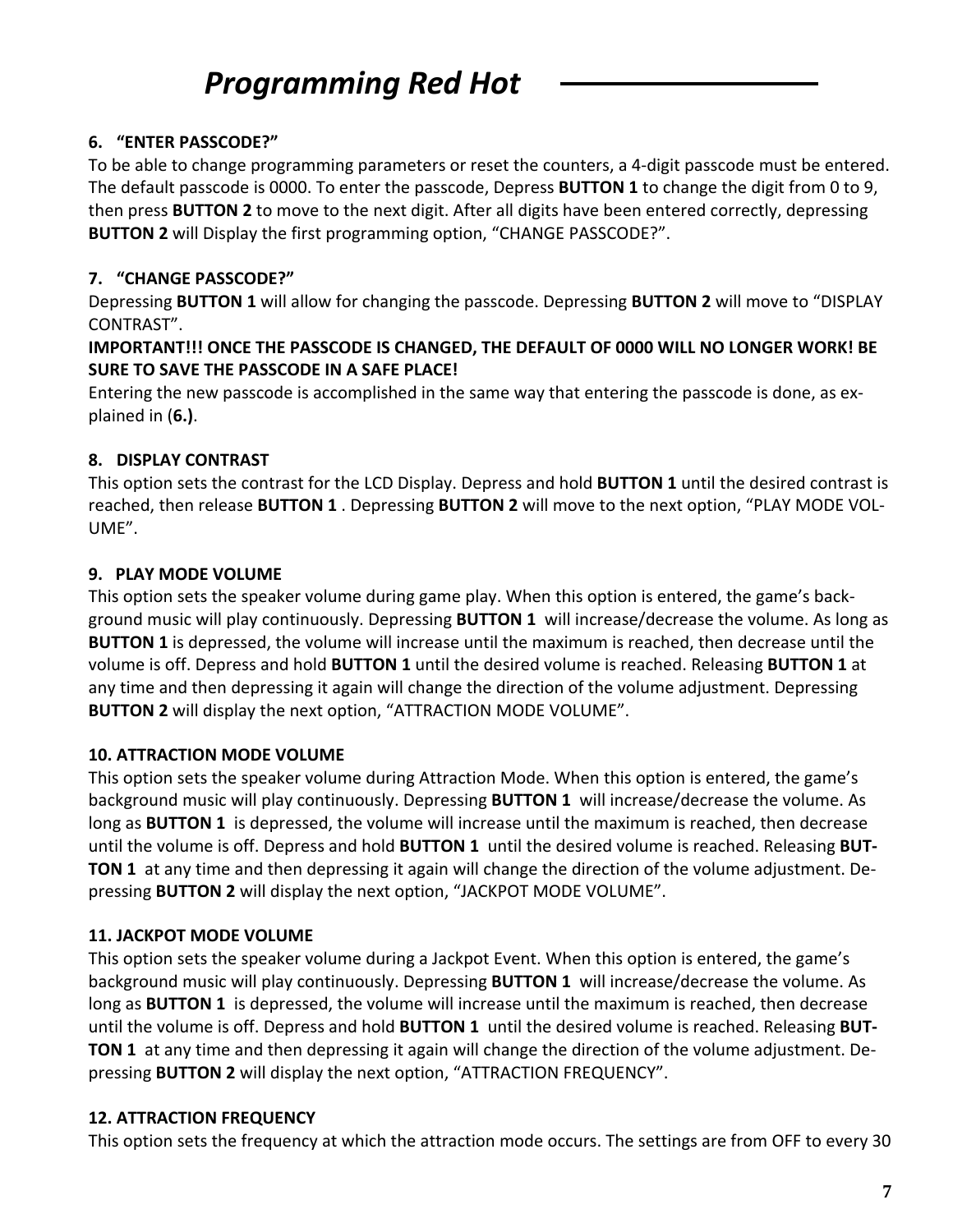minutes. Depressing **BUTTON 1** will change the settings in 1‐minute increments from OFF to 30 minutes, then back to OFF. Depressing **BUTTON 2** displays the next option, "COINS PER CREDIT".

#### **13. COINS PER CREDIT**

This option sets the number of coins required for a credit. The settings are from 1 to 8 coins per credit. Depressing **BUTTON 1** will change the setting from 1 to 8, then back to 1. Depressing **BUTTON 2** displays the next option, "JACKPOT INCREMENT"

### **14. JACKPOT INCREMENT**

Every time a credit is logged onto the game, the jackpot value is incremented by this amount. The setting is from 1 to 20 in increments of 1. Depressing **BUTTON 1** will change this setting from 1 to 20, and then revert back to 1. Depressing Depressing **BUTTON 2** will display the next option, "JACKPOT TYPE".

### **15. JACKPOT TYPE**

This option selects whether the jackpot values for games 1 and 2 are independent of each other or are synchronized. Depressing **BUTTON 1** will change the option from "SEPARATE" to "COMBINED" and then back again. Depressing **BUTTON 2** will display the next option, "SELECT PAYOUT TABLE".

### **16. SELECT PAYOUT TABLE**

This option selects the ticket payout table for the game. Options are 1‐Coin, 2‐Coin, 3‐Coin, and 4‐Coin. Depressing **BUTTON 1** will change the option. See "Settings" at the end of this section for the actual pay‐ out values. **PLEASE NOTE: changing this option sets the Coins Per Credit, Jackpot Increment, and Jack‐ pot Starting Value to the appropriate default settings for the option selected. A change in the graphics indicating the ticket payout values will also be required.** Depressing **BUTTON 2** will display the next op‐ tion, "JACKPOT START VALUE".

#### **17. JACKPOT START VALUE**

This option sets the starting value for the Jackpot. Depressing **BUTTON 1** will increment the value by 50 from the minimum to maximum allowed values for the payout table selected (please refer to Default Val‐ ues at the end of this section for allowed values for each table). Depressing **BUTTON 2** will display the next option, "MERCY TICKET".

### **18. MERCY TICKET**

This option sets the Mercy Ticket Option to Off, 1, 2, or 3 tickets. Depressing **BUTTON 1** will change the setting. Depressing **BUTTON 2** will display the next option, "WHEEL SPEED"

### **19. WHEEL SPEED**

This option changes the speed of the wheel. Depressing **BUTTON 1** will change the setting from 1 (slowest) to 5(fastest). Depressing **BUTTON 2** displays the next option, "DISPLAY TICKETS OWED".

#### **20. DISPLAY TICKETS OWED**

If this option is turned on, tickets that are won are displayed and counted down on the Jackpot Display. If there are no tickets to be paid out, then the Jackpot Value is displayed. If this option is turned off, then only the Jackpot Value is displayed. Depressing **BUTTON 1** will change this option. Depressing **BUTTON 2** will enter the Resetting Totals Section.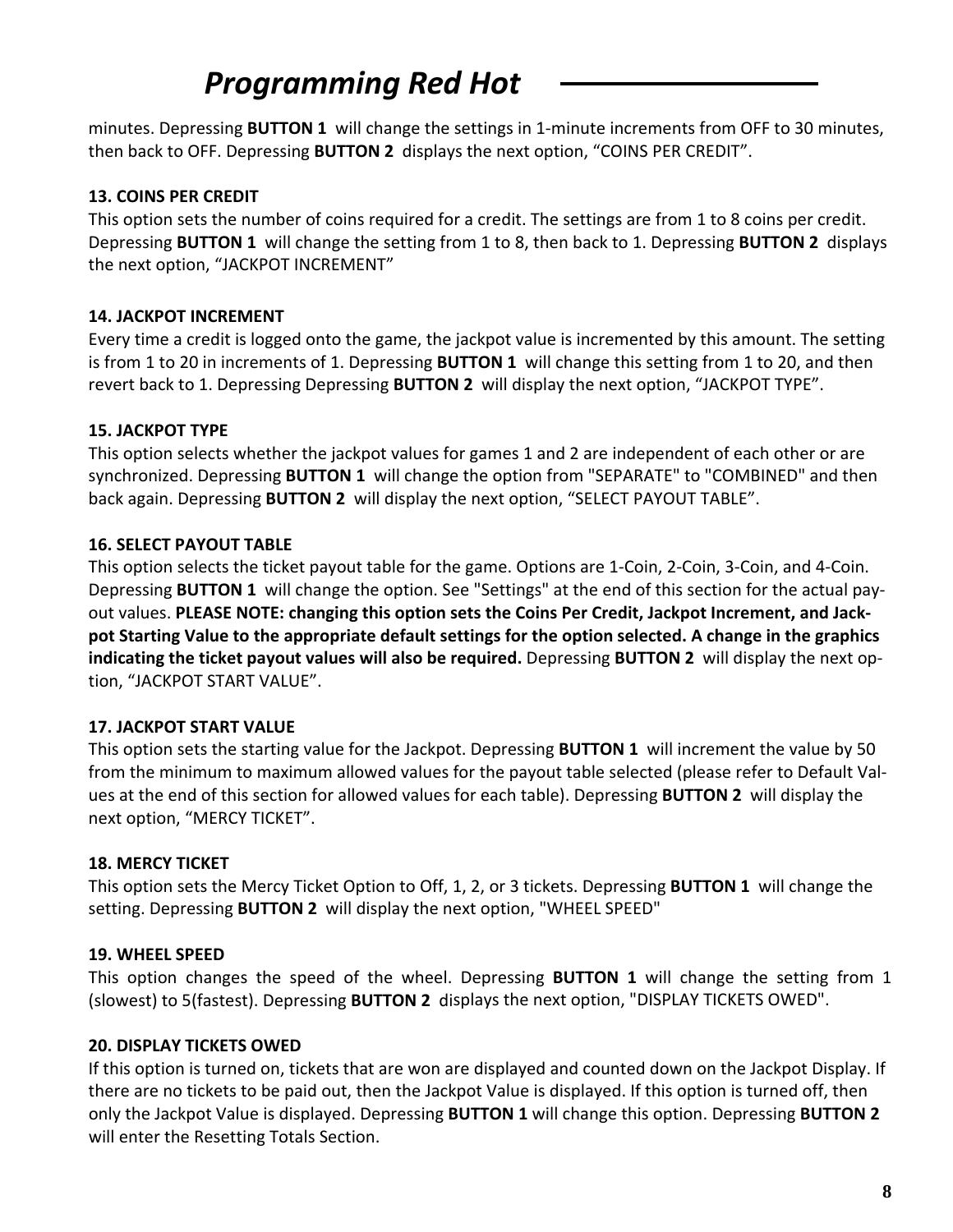#### **21. RESETTING TOTALS**

The totals displayed at the beginning of Program Mode (COINS IN, TICKETS OUT) may be reset to zero here. The total number for each will be displayed. Depressing **BUTTON 1** will clear the total, and zero will be displayed, confirming that the count has been cleared. Depressing **BUTTON 2** will display the next to‐ tal. Depressing **BUTTON 2** after all of the totals have been displayed will display the next option, "ENTER PROGRAM MODE?"

### **22. "ENTER PROGRAM MODE?"**

This option gives the opportunity to re-enter program mode if it is necessary to change any options again. Depressing **BUTTON 2** leaves Program Mode and the game returns to normal, Run Mode.

#### **ERROR CODES**

- **E‐1 BALL SENSOR ERROR**
- **E‐2 HOME SENSOR ERROR**
- **E‐3 TICKET ERROR**

#### **DEFAULT SETTINGS (ALL PAYOUT TABLES)**

| <b>PASSCODE</b>               | 0000             |
|-------------------------------|------------------|
| <b>PLAY MODE VOLUME</b>       | 21               |
| <b>ATTRACTION MODE VOLUME</b> | 42               |
| <b>JACKPOT MODE VOLUME</b>    | <b>MAX</b>       |
| <b>ATTRACTION FREQUENCY</b>   | <b>5 Minutes</b> |
| <b>MERCY TICKET</b>           | 0FF              |
| <b>WHEEL SPEED</b>            | 1                |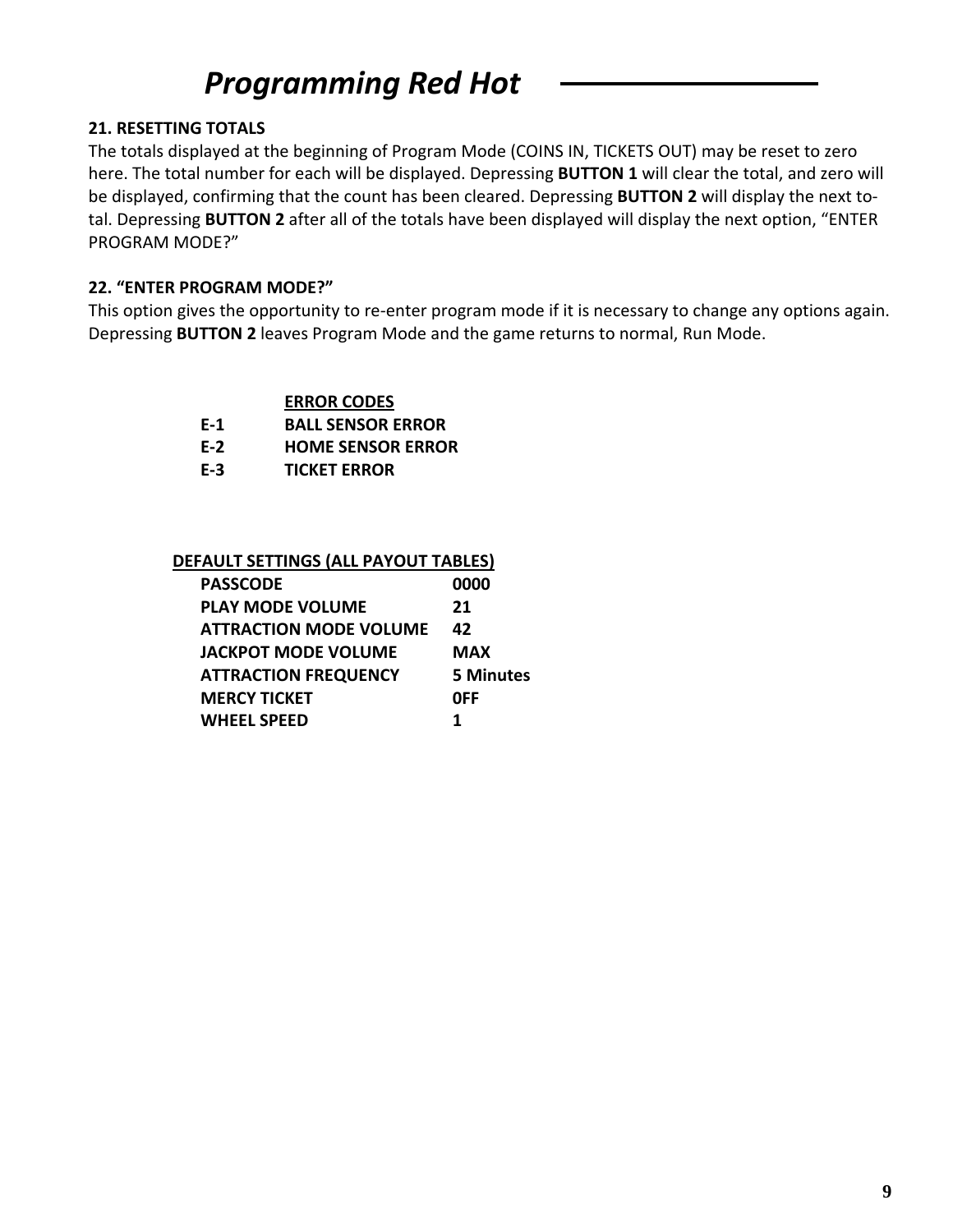| <b>SETTINGS (1-COIN PAYOUT)</b>                 |                |
|-------------------------------------------------|----------------|
| <b>COINS PER CREDIT</b>                         | 1 Coin         |
| <b>JACKPOT INCREMENT</b>                        | 4              |
| <b>STARTING JACKPOT</b>                         | 100            |
| <b>MIN-MAX STARTING JACKPOT</b>                 | 50-200         |
| <b>PAYOUT - 1 RED</b>                           | 2              |
| <b>PAYOUT - 2 REDS</b>                          | 3              |
| <b>PAYOUT - 3 REDS</b>                          | 5              |
| <b>PAYOUT - 4 REDS</b>                          | 10             |
| <b>PAYOUT - 5 REDS</b>                          | 15             |
| <b>PAYOUT - BONUS</b>                           | $2 - 25$       |
| <b>SETTINGS (2-COIN PAYOUT)</b>                 |                |
| <b>COINS PER CREDIT</b>                         | 2 Coins        |
| <b>JACKPOT INCREMENT</b>                        | 8              |
| <b>STARTING JACKPOT</b>                         | 200            |
| <b>MIN-MAX STARTING JACKPOT</b>                 | 100-400        |
| <b>PAYOUT - 1 RED</b>                           | 4              |
| <b>PAYOUT - 2 REDS</b>                          | 6              |
| <b>PAYOUT - 3 REDS</b>                          | 10             |
| <b>PAYOUT - 4 REDS</b>                          | 20             |
| <b>PAYOUT - 5 REDS</b>                          | 30             |
| <b>PAYOUT - BONUS</b>                           | 4-50           |
|                                                 |                |
|                                                 |                |
| <b>SETTINGS (3-COIN PAYOUT)</b>                 |                |
| <b>COINS PER CREDIT</b>                         | 3 Coins        |
| <b>JACKPOT INCREMENT</b>                        | 12             |
| <b>STARTING JACKPOT</b>                         | 300            |
| <b>MIN-MAX STARTING JACKPOT</b>                 | 150-600        |
| <b>PAYOUT - 1 RED</b>                           | 6              |
| <b>PAYOUT - 2 REDS</b>                          | 9              |
| <b>PAYOUT - 3 REDS</b>                          | 15             |
| <b>PAYOUT - 4 REDS</b>                          | 30<br>45       |
| <b>PAYOUT - 5 REDS</b>                          |                |
| <b>PAYOUT - BONUS</b>                           | $6 - 75$       |
| <b>SETTINGS (4-COIN PAYOUT)</b>                 |                |
| <b>COINS PER CREDIT</b>                         | <b>4 Coins</b> |
| <b>JACKPOT INCREMENT</b>                        | 16             |
| <b>STARTING JACKPOT</b>                         | 400            |
| <b>MIN-MAX STARTING JACKPOT</b>                 | 200-800        |
| <b>PAYOUT - 1 RED</b>                           | 8              |
| <b>PAYOUT - 2 REDS</b>                          | 12             |
| <b>PAYOUT - 3 REDS</b>                          | 20             |
| <b>PAYOUT - 4 REDS</b>                          | 40             |
| <b>PAYOUT - 5 REDS</b><br><b>PAYOUT - BONUS</b> | 60<br>8-100    |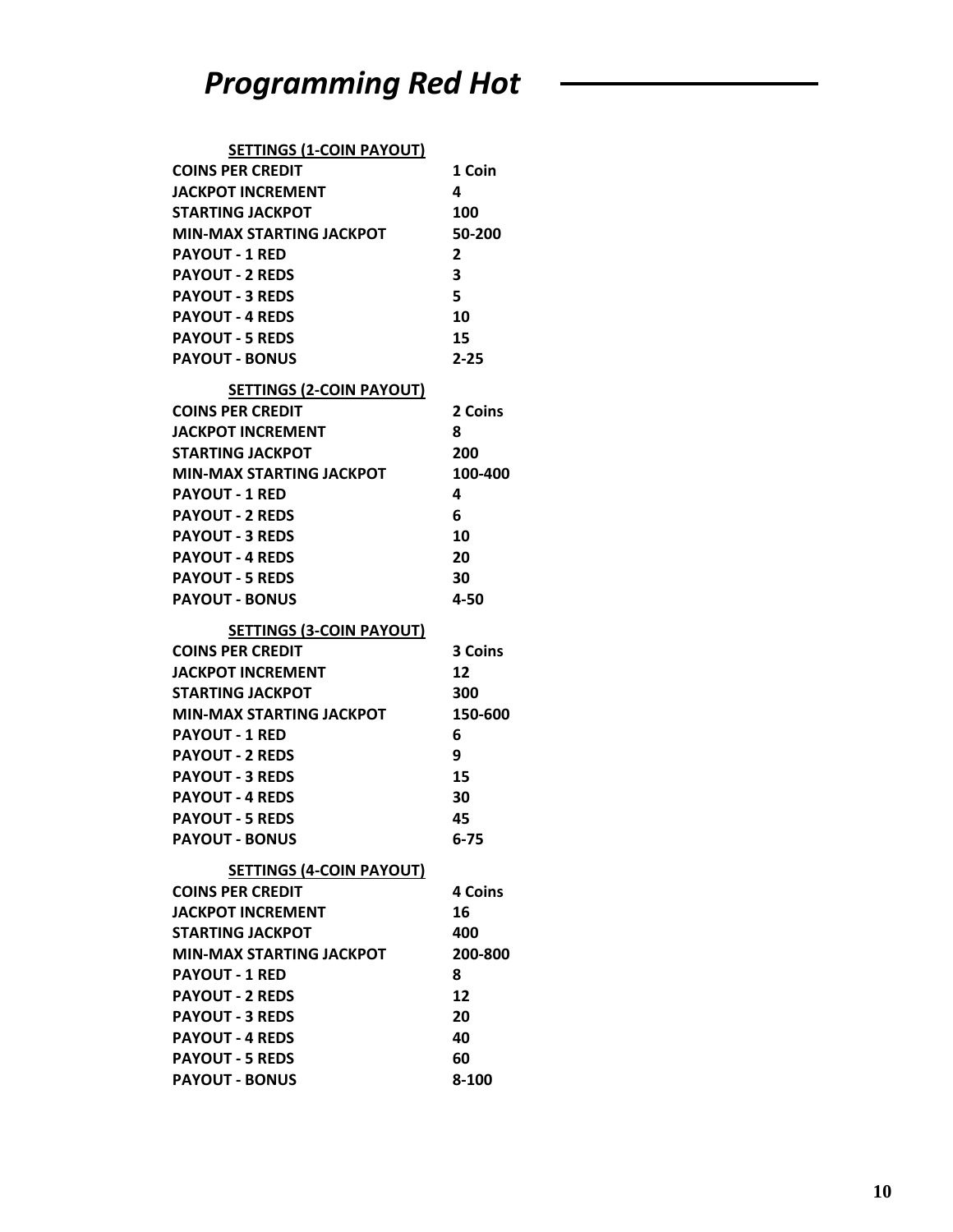# *Electronic Components*

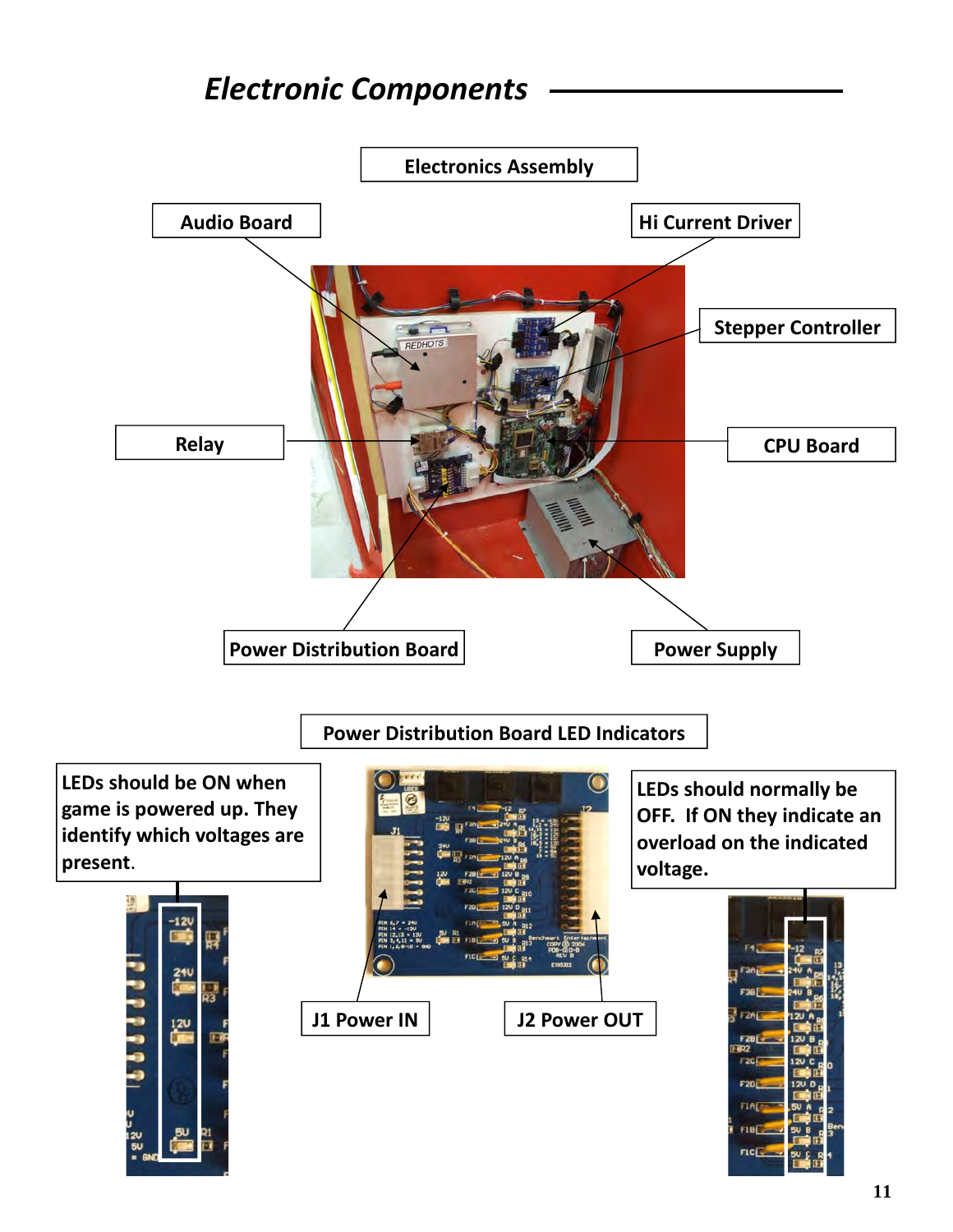### *Electronic Components*

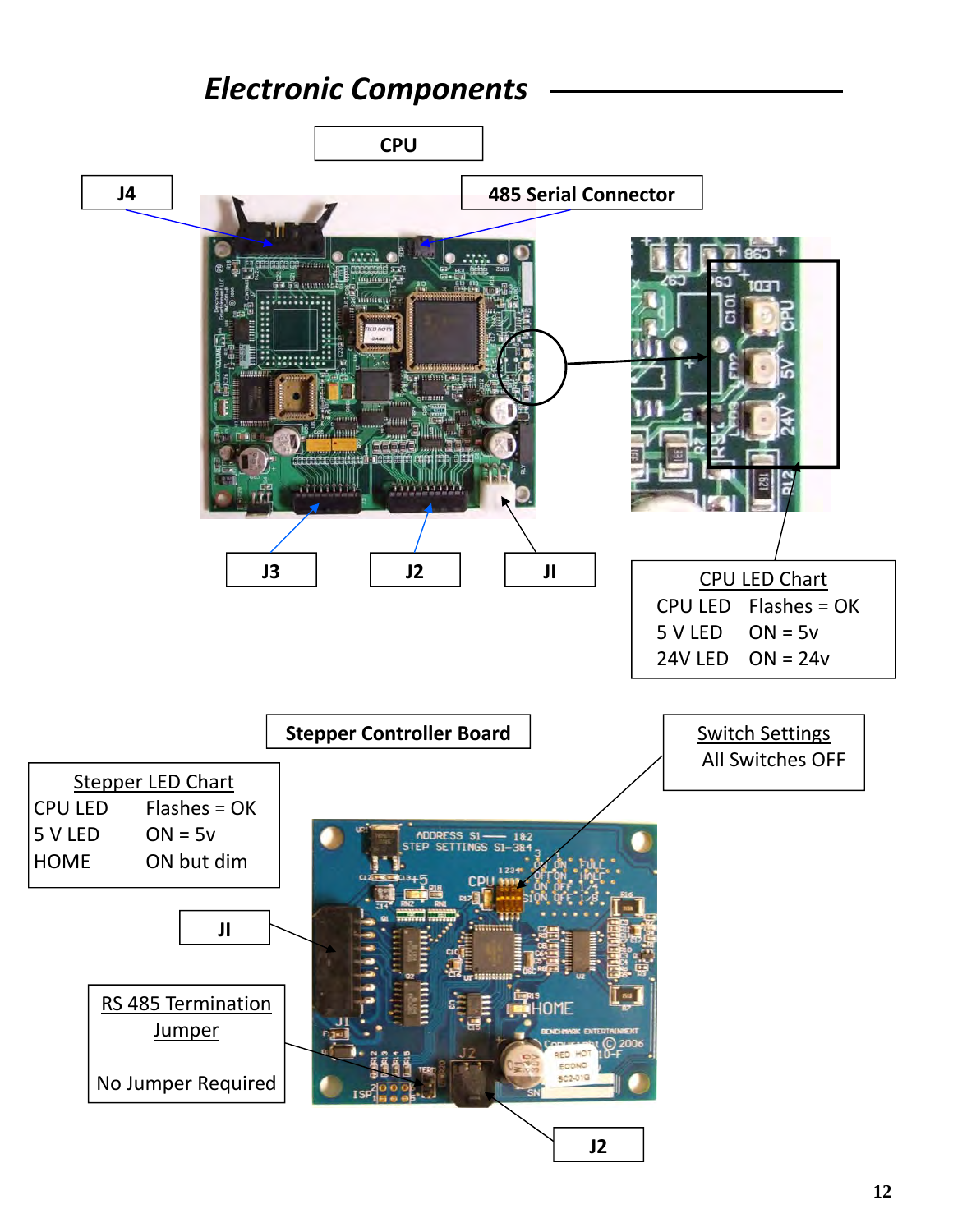## *Electronic Components & Game Specs*



**Fuses 2 - 5 Amp fuses in Power supply F5L 250 volt FB**

**Power Consumption 230 Watts (Est)** 

**Ticket Dispenser 2 – Benchmark Intelli Triple**

| <b>Ticket Dispenser</b>      | 2 – Benchmark Intelli Triple |            |
|------------------------------|------------------------------|------------|
| <b>Balls - Number / Size</b> |                              | $1.0$ inch |